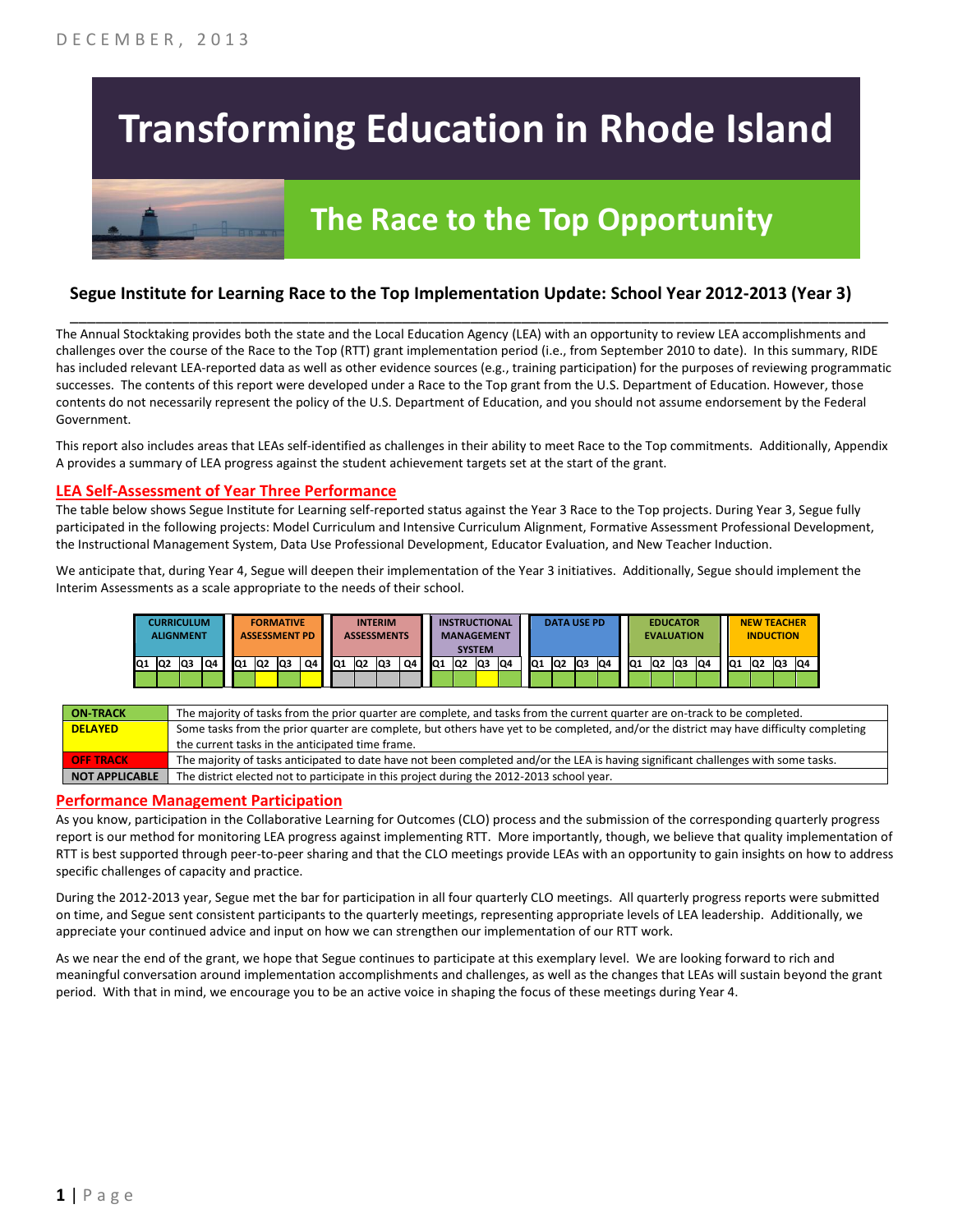#### **System of Support 1: Standards and Curriculum**

Based on the quarterly progress reports submitted by Segue, as well as participation in additional applicable activities through the end of the 2012- 2013 school year, we have assessed the district as 'on track (green),' 'delayed (yellow),' 'off track/at risk (red)', or 'not applicable (grey) on each of the Year 3 System of Support 1 scope of work tasks for Race to the Top. This assessment is reflected in the table below. Please note that further description of these statuses can be found on page one of this report.

RIDE would like to commend Segue on its efforts to expand and deepen educator and administrator knowledge of the Common Core State Standards (CCSS). In its progress reports, Segue noted that in Spring 2013, the school began its Common Core Academy for teachers. The Academy provided teachers with the resources and time needed to complete the school's transition to CCSS in ELA and math.

Segue has made significant progress against implementing a guaranteed and viable curriculum aligned to the new Common Core State Standards. During the 2012-2013 school year, Segue completed the alignment of their curriculum to the CCSS in almost all ELA and math courses. As indicated in their quarterly progress update report, Segue planned to have teachers meet in groups to align curricula vertically.

We are encouraged by Segue's end of year report, and hope that the summer and weekend sessions will allow Segue to successfully implement their curriculum in the 2013-2014 school year. We look forward to hearing about additional opportunities that Segue has created for further collaboration within their school and with other schools and districts state-wide.

| Intensive Curriculum Alignment and Model Curriculum Development                                                                                                                                                                                           | Year 3:SY12-13 |                                         |                                         |                |  |  |
|-----------------------------------------------------------------------------------------------------------------------------------------------------------------------------------------------------------------------------------------------------------|----------------|-----------------------------------------|-----------------------------------------|----------------|--|--|
|                                                                                                                                                                                                                                                           | Q <sub>1</sub> | Q <sub>2</sub>                          | Q <sub>3</sub>                          | Q <sub>4</sub> |  |  |
| Develop and communicate a multi-year Transition Plan for the Common Core State Standards implementation, including clear<br>expectations for school level transition benchmarks and a plan for developing a curriculum aligned to the CCSS in grades K-12 |                | Modify as Modify as Modify as           | needed needed                           | needed         |  |  |
| ldentify opportunities for educators to work collaboratively to deepen understanding of CCSS (e.g. Common Planning Time, grade<br>level team, department meetings, faculty meetings)                                                                      |                | Modify as Modify as Modify as<br>needed | needed                                  | needed         |  |  |
| Create implementation plan, including the identification of aligned resources, to support roll out of new curricula                                                                                                                                       |                | needed                                  | Modify as Modify as Modify as<br>needed | needed         |  |  |
| Develop curriculum aligned to the Common Core State Standards, including participation in Dana Center curriculum writing and<br>leadership sessions (if applicable)                                                                                       |                | $\lambda$                               |                                         |                |  |  |

*\*Please note: the 'x' in the above table represents the anticipated completion timeline set by RIDE, not when the district completed the task. Additionally, for further clarification on the criteria used to select each status, consult the description on page one of this report.*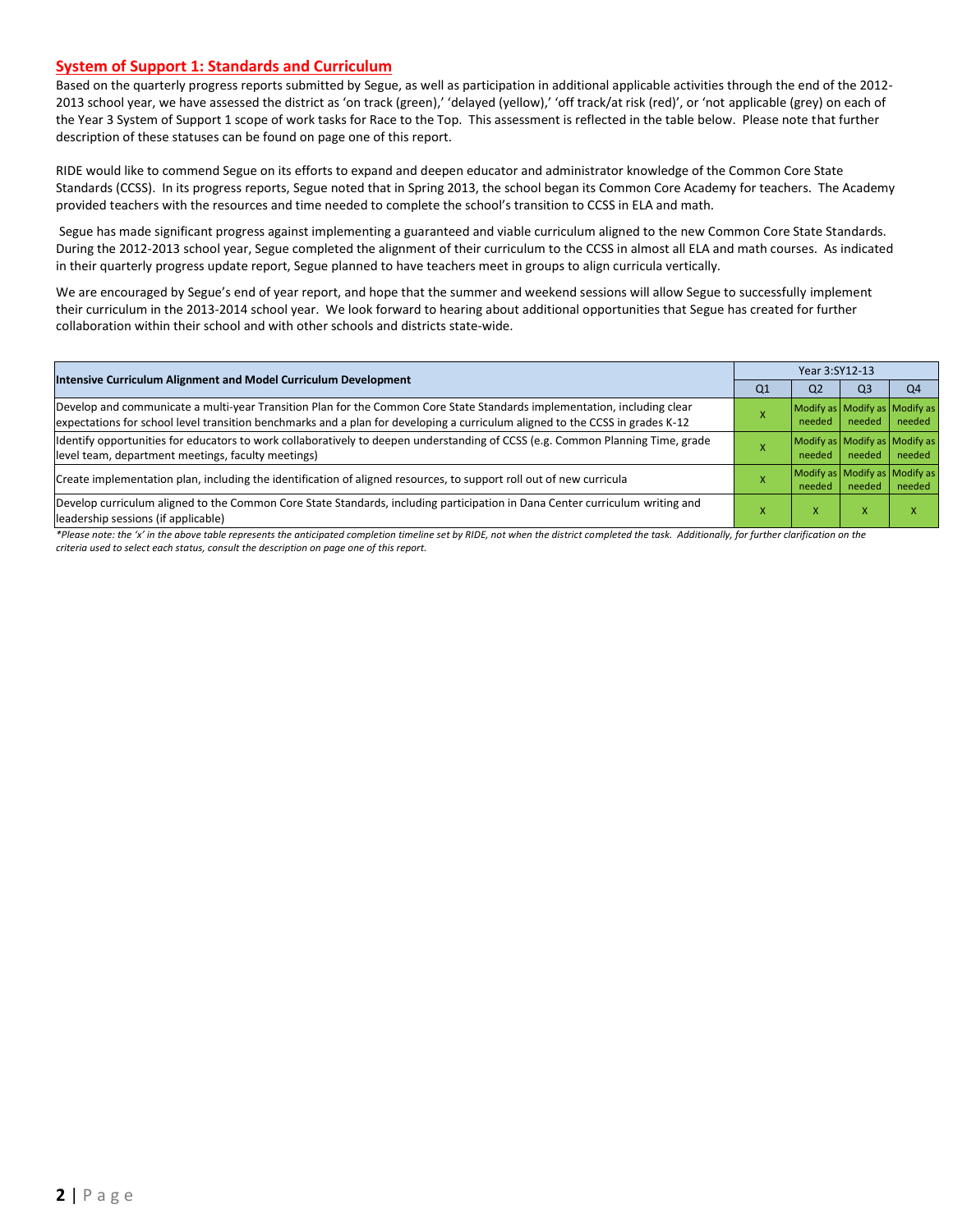#### **System of Support 2: Instructional Improvement Systems**

During the 2012-2013 school year, Segue chose to implement two of the four Race to the Top projects in System of Support 2 (Interim Assessments, and the Instructional Management System). Based on the quarterly progress reports submitted by Segue, as well as participation in additional applicable activities through the end of the 2012-2013 school year, we have assessed the district on each of the Year 3 scope of work tasks for those applicable projects.

Segue decided not to implement the Interim Assessments during the 2012-2013 school year. In addition to configuring the Instructional Management System (IMS) to provide educator access to the Formative Assessment PD modules, Segue also utilized the Exceed RtI and curriculum and assessment portions of the IMS. Segue noted in their report that training and deepening understanding among all staff proved to be a challenging undertaking; the school intends to resume this work in Fall 2013.

During the 2012-2013 school year, Segue implemented the Formative Assessment online professional development modules with all core content area teachers. As noted in their quarterly progress update reports, the Director of Academic Supports worked with RIDE to ensure that communities of practice were facilitated in addition to teachers accessing the modules. As of the end of the year, Segue reported that teachers found great value in the modules, and they anticipated that staff would complete Module 1 and Module 2. In the 2013-2014 school year, Segue reported that they intend to better use the modules to meet the professional development needs of their teachers, and that they intend to make the series more interactive.

During the 2012-2013 school year, a data leadership team from Segue participated in the Data Use professional development series. In the QPU reports, the district expressed that the staff at Segue were very receptive to the data protocols, and found the process useful. To ensure implementation at all levels of the school, Segue embedded pieces of the data use training into everyday practice such as writing SLOs. Segue also developed a plan to deliver the training content to all staff beginning in August 2013, and they hoped to draw a direct and formal connection between the data use PD, formative assessment modules, and SLOs.

In the upcoming CLO sessions, we look forward to hearing about the Segue's plans for implementing new initiatives, or deepening engagement in initiatives implemented during the 2012-2013 school year. Additionally, as the school deepens their data use, we hope to hear more about the levers that they have used for engagement.

| Interim Assessments (accessed via the Instructional Management System)                                                                                                                  |                   |                        | Year 3:SY12-13                |    |  |  |  |  |
|-----------------------------------------------------------------------------------------------------------------------------------------------------------------------------------------|-------------------|------------------------|-------------------------------|----|--|--|--|--|
|                                                                                                                                                                                         | Q <sub>1</sub>    | Q <sub>2</sub>         | Q <sub>3</sub>                | Q4 |  |  |  |  |
| Develop protocols or expectations regarding the use of interim assessment to inform instruction including timelines for<br>administration and process for scoring and reporting results |                   |                        |                               |    |  |  |  |  |
| Send LEA-determined facilitators to RIDE provided training on both the Fixed-Form assessment tool and the test-building tool                                                            | <b>Fixed Form</b> | Test<br><b>Builder</b> |                               |    |  |  |  |  |
| Train of educators in the LEA on the administration and use of interim assessments utilizing RIDE-trained facilitators                                                                  |                   | X                      |                               |    |  |  |  |  |
| Administration of Interim Assessments in selected grades and content area(s)                                                                                                            | $1st$ Fixed       | $2^{nd}$ Fixed         | 3 <sup>rd</sup> Fixed         |    |  |  |  |  |
|                                                                                                                                                                                         |                   |                        | Form Test Form Test Form Test |    |  |  |  |  |

| <b>Instructional Management System (IMS)</b>                                                                                                                                                              |                                         |                | Year 3:SY12-13 |                |  |  |  |  |
|-----------------------------------------------------------------------------------------------------------------------------------------------------------------------------------------------------------|-----------------------------------------|----------------|----------------|----------------|--|--|--|--|
|                                                                                                                                                                                                           | Q1                                      | Q <sub>2</sub> | Q <sub>3</sub> | O <sub>4</sub> |  |  |  |  |
| Designate an LEA data steward to support decision making around data collections and systems implementation and to provide input<br>and feedback on data initiatives through designated representatives   | As needed As needed As needed As needed |                |                |                |  |  |  |  |
| Maintain data quality standards of local student information systems and upload local assessment data and program information as<br>required by RIDE in a timely manner                                   |                                         | $\lambda$      | $\lambda$      |                |  |  |  |  |
| Following RIDE training, LEA Administrative Users and LEA Trainers configure the IMS for educator use and to provide end users with<br>access and training needed to utilize the IMS for daily activities |                                         |                | $\lambda$      |                |  |  |  |  |
| Deepen the understanding and use of the IMS among all educators                                                                                                                                           |                                         |                |                |                |  |  |  |  |

| 'Data Use' Professional Development                                                                                                           | Year 3:SY12-13 |                |                |                |  |  |
|-----------------------------------------------------------------------------------------------------------------------------------------------|----------------|----------------|----------------|----------------|--|--|
|                                                                                                                                               | Q1             | Q <sub>2</sub> | Q <sub>3</sub> | Q <sub>4</sub> |  |  |
| In coordination with RIDE, select 'Data Use' training dates for each cohort of schools, as applicable                                         |                |                |                | Year 2         |  |  |
| ldentify and provide RIDE with the leadership team members from each school who will participate in Year 2 training cohorts, as<br>applicable |                |                |                | Year 2         |  |  |
| Following 'Data Use' professional development, identify district and school practices to sustain and deepen data use and<br>collaboration     | Year 1         | Year 1         | Year           | Year 1         |  |  |

\* Please note that, for this project, 'year 1' refers to cohort 1 taking place during the 2012-2013 school year, and 'Year 2' refers to cohort 2 taking place during the 2013-2014 school year.

| Formative Assessment Professional Development Modules (accessed via the Instructional Management System)          | Year 3:SY12-13 |                |                 |                |  |  |
|-------------------------------------------------------------------------------------------------------------------|----------------|----------------|-----------------|----------------|--|--|
|                                                                                                                   | Q <sub>1</sub> | Q <sub>2</sub> | Q <sub>3</sub>  | Q <sub>4</sub> |  |  |
| Ildentify facilitators who will support the implementation of formative assessment practices in daily instruction |                |                |                 | SY13-14        |  |  |
| Coordinate participation of educators in training modules and communities of practice                             | SY12-13        | $SY12-13$      | SY12-13 SY13-14 |                |  |  |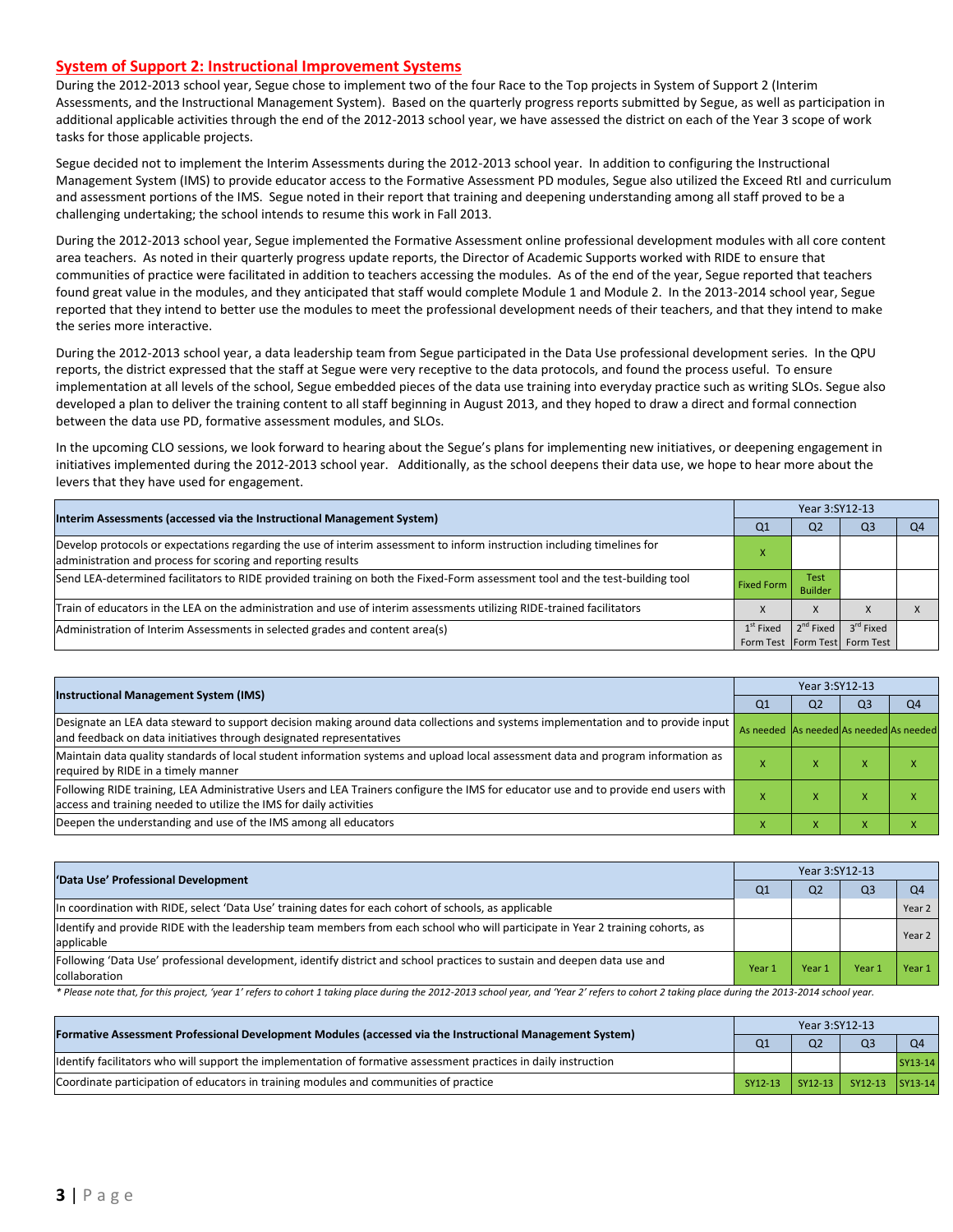#### **System of Support 3: Educator Effectiveness**

During the 2012-2013 school year, Segue fully implemented all components of System of Support 3 - the Rhode Island model for teacher and building administrator evaluations; and final effectiveness ratings for all teachers. The school did not submit ratings for building administrators. Based on the quarterly progress reports submitted by Segue, as well as participation in additional applicable activities through the end of the 2012- 2013 school year, we have assessed the district on each of the Year 3 scope of work tasks for Educator Evaluation.

To support the educator evaluation implementation process, lead staff from Segue incorporated trainings and tools from evaluation trainings as part of internal Professional Development workshops addressing issues such as Student Learning Objectives, the Educator Performance and Support System, and model components. The school also chose to roll out the same practices for its non-educator staff to mirror the same process of evaluation and monitoring.

During the 2012-2013 school year, all applicable Segue administrators attended teacher and building administrator evaluator trainings. RIDE is also pleased to note that teachers and evaluators within the district participated in supplemental activities, such as Student Learning Objective workshops and the FFTPS calibration videos. We hope that participants found these supports helpful in increasing comfort with the evaluation process. Additionally, district administrators registered and/or attended applicable summer 2013 training.

Looking ahead, RIDE would like to remind the district of their responsibility to ensure that all personnel responsible for evaluating both teachers and building administrators participate in applicable training activities. Additionally, as we enter into the final year of the Race to the Top grant, RIDE encourages Segue to continue to engage their CLO peers in thinking about continuous support for evaluation implementation, as well as how evaluation data is being used to identify professional development needs.

| <b>Educator Evaluation</b>                                                                                                                                                                           |                               |                                            | Year 3:SY12-13                   |                                  |  |
|------------------------------------------------------------------------------------------------------------------------------------------------------------------------------------------------------|-------------------------------|--------------------------------------------|----------------------------------|----------------------------------|--|
|                                                                                                                                                                                                      | Q <sub>1</sub>                | Q <sub>2</sub>                             | Q <sub>3</sub>                   | Q4                               |  |
| Participate in educator evaluation model design, development and refinement feedback opportunities                                                                                                   | X                             | x                                          | X                                | X                                |  |
| Identify District Evaluation Committee members, responsible for monitoring the implementation of the system and providing<br>recommendations to LEA leadership teams                                 |                               |                                            |                                  | x                                |  |
| ldentify individuals who will serve as primary and, if applicable, secondary/complementary evaluators                                                                                                |                               |                                            |                                  | $\mathsf{X}$                     |  |
| Send all required evaluators to RIDE-provided evaluator training on model; Send evaluators and system administrators to training on<br>the Educator Performance Support System (EPSS) data system    |                               |                                            | Mid-year<br>half-day<br>training | Mid-year<br>half-day<br>training |  |
| Examine LEA Policies and Contracts for Challenges; where applicable, consider memorandums of understanding or contract renewal<br>language which will support district implementation of evaluations | $\mathsf{x}$                  | X                                          | $\mathsf{x}$                     | X                                |  |
| Create a plan for the appropriate use of funds to support implementation of educator evaluation system                                                                                               |                               |                                            |                                  | x                                |  |
| Complete required components of RI Model for educator and building administrator evaluations                                                                                                         | SLO <sub>s</sub> and<br>Goals | Midyear<br>Conference Conference Summative | Midyear                          | <b>EOY Report</b><br>&<br>rating |  |
| Submit evaluation data and documentation (e.g. component and summative level ratings, verified rosters); provide other requested<br>information to support RIDE research and system improvement      | X                             | X                                          | $\mathsf{x}$                     | $\mathsf{X}$                     |  |
| Use Evaluation Data to identify individual and school/district-wide professional development needs and act on those needs                                                                            |                               |                                            | X                                | X                                |  |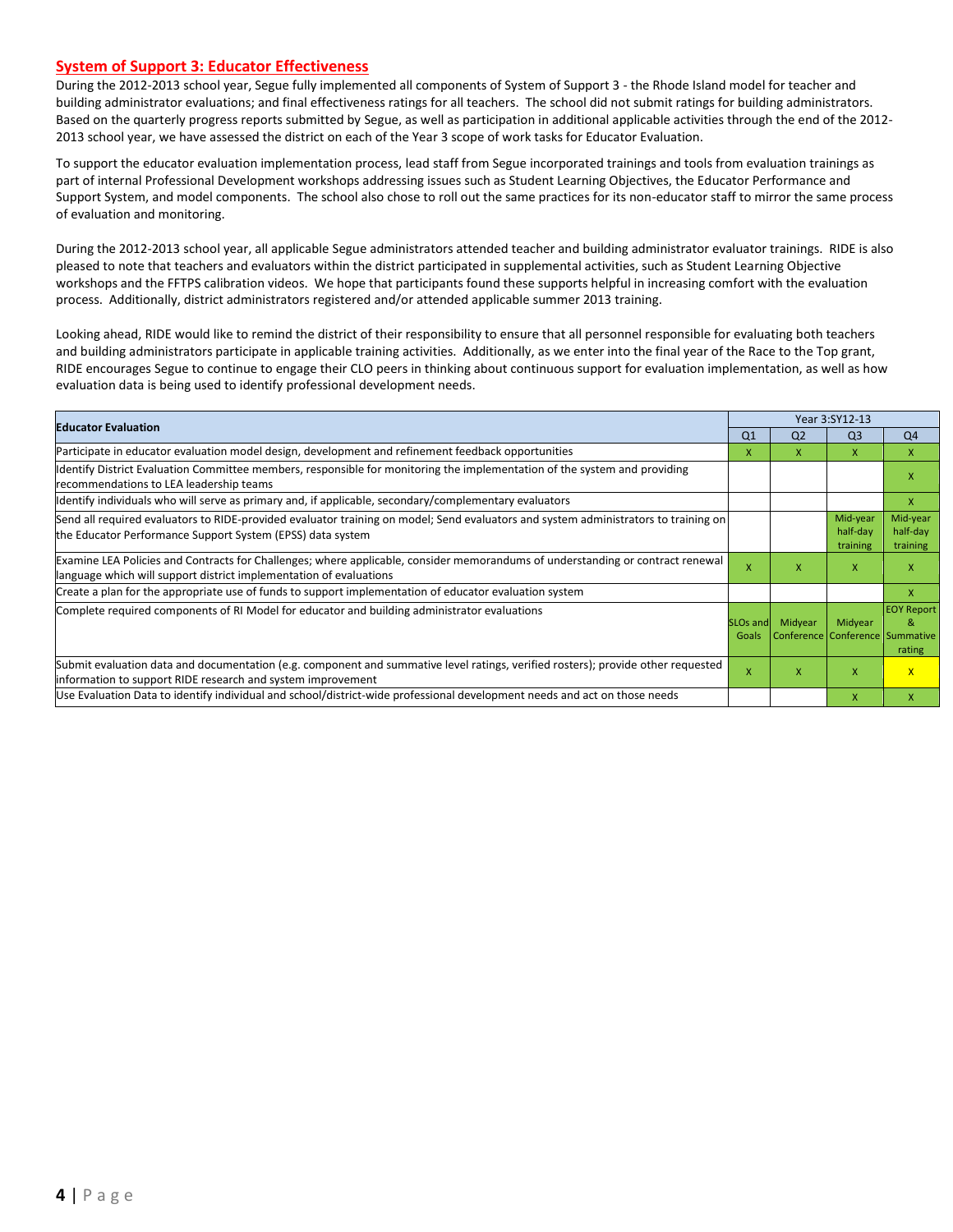#### **System of Support 4: Human Capital Development**

During the 2012-2013 school year, Segue participated fully in the Beginning Teacher Induction program. Based on the quarterly progress reports submitted by Segue, as well as participation in additional applicable activities through the end of the 2012-2013 school year, we have assessed the district on each of the Year 3 scope of work tasks for Beginning Teacher Induction. Additionally, Segue has continued their utilization of SchoolSpring for recruitment of staff on an as needed basis.

In 2012-2013, Segue's beginning teachers were supported by RIDE-trained induction coaches. Throughout the year, Segue administrators met with the two coaches to discuss the needs and successes of the program. In their progress reports, Segue noted that the coaches have been readily available for their beginning teachers, and offered individual and group sessions focused on the needs of the staff. Additionally, the school indicated that teachers report positively on the program and that evaluations show dramatic improvement in beginning teacher performance throughout the school year.

In the upcoming CLO sessions, RIDE looks forward to engaging in a deeper conversation around the revisions that Segue and other LEAs have made to their hiring policies, timelines, and processes in order to support broader human capital initiatives including recruitment of highly qualified and diverse candidates and providing data-driven induction support to beginning teachers.

| <b>Beginning Teacher Induction</b>                                                                                                                                                       |    | Year 3:SY12-13 |    |    |  |  |
|------------------------------------------------------------------------------------------------------------------------------------------------------------------------------------------|----|----------------|----|----|--|--|
|                                                                                                                                                                                          | Q1 | Q2             | Q3 | Q4 |  |  |
| If applicable, recommend potential Induction Coaches to RIDE                                                                                                                             |    |                |    |    |  |  |
| Review and revise hiring policies, timelines and processes in order to support appropriate and timely projections for anticipated hires<br>requiring induction coach services            |    |                |    |    |  |  |
| Provide RIDE with list of beginning teachers who will receive Induction Coach support in a timely manner in order to ensure that all<br>beginning teachers have coaching                 | ⋏  |                |    |    |  |  |
| Participate in RIDE-provided information opportunities in order to learn about induction coach program                                                                                   |    |                |    |    |  |  |
| Provide feedback to RIDE on the development and integration of existing mentorship programs into a sustainable, instructionally-<br>focused state or district-wide Induction Coach model |    |                |    |    |  |  |

The contents of this report were developed under a Race to the Top grant from the U.S. Department of Education. However, those contents do not necessarily represent the policy of the U.S. Department of Education, and you should not assume endorsement by the Federal Government.